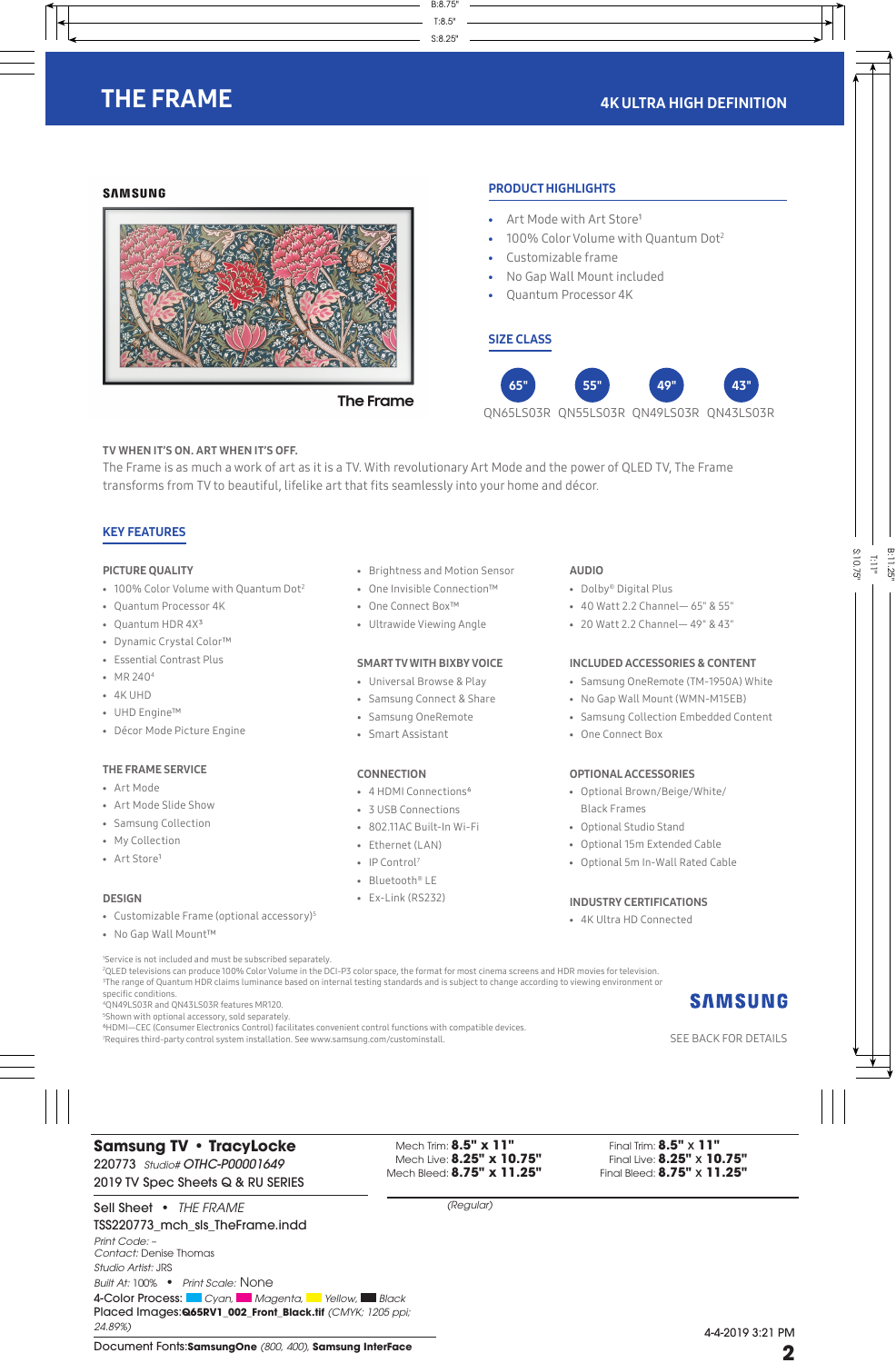# THE FRAME **4K ULTRA HIGH DEFINITION**

# **KEY FEATURES** (page 1 of 2)

# PICTURE QUALITY

### 100% Color Volume with Quantum Dot²

Over a billion shades of brilliant color—powered by Quantum Dots—deliver our most realistic picture.

### Quantum Processor 4K

An intelligently powered processor instantly upscales content for sharp detail and refined color.

### Quantum HDR 4X³

Shades of color and detail leap off the screen in dark and bright scenes.

### Dynamic Crystal Color

Millions of shades of color reveal a vibrant, lifelike picture that HDTV can't create.<sup>8</sup>

### Essential Contrast Plus

Enjoy subtle details hidden in the shadows of color and darkness with precise lighting that reveals a lifelike picture.

### Motion Rate 240

Enjoy smooth, crisp action even in the fastest scenes.4

### 4K UHD

See what you've been missing on a crisp, clear picture that's 4X the resolution of Full HD.

### UHD Engine™

A powerful processor optimizes your content for 4K picture quality.

### Décor Mode Picture Engine

Optimizes the picture in TV mode, and in Art Mode, it adapts the image on the screen with room light conditions to more closely resemble a work of art.

### HDR Formats Supported

HDR10 (Static MetaData), HDR10+ (Dynamic MetaData), HLG (Hybrid Log Gamma). All Samsung 4K UHD TVs also meet the CTA HDR-Compatible Definition.



⁸Wide Color Gamut capable TV vs. Samsung 2018 FHD TV.

⁹Versus dual-core processor.

<sup>10</sup>All devices must be on the same network, and internet connection is required.

# THE FRAME SERVICE

### Art Mode

The Frame transforms into a beautiful work of art when you're not watching TV. Activate the built-in motion sensor so whenever you walk into the room, your TV displays one of your favorite selections.

### Art Mode Slide Show

Program The Frame to display a fresh image as often as you like.

### Samsung Collection

The Frame includes a gallery of professionally curated art, with one hundred pieces from ten different genres.

### My Collection

My Collection is an easy way to create your own personal collection, storing all your favorite works of art in one place with up to 2GB of storage space.

### Art Store

Buy individual pieces or subscribe to an ever-increasing library of established and emerging artists' work.<sup>1</sup>

### SMART FEATURES

### Quad-Core Processor

Enjoy a fluid browsing experience and faster control—switching between apps, streaming content and other media effortlessly.<sup>9</sup>

### Smart Apps

Put your favorite media and entertainment at your fingertips with apps built for your Samsung Smart TV—including streaming TV and movies, sports, social media, interactive games, weather and more.10

### Full Web Browser

Easily browse the web right on your TV—enjoy everything from online shopping and social media to entertainment news.10

### SMART TV WITH BIXBY VOICE

Control your TV with just your voice.<sup>11</sup>

### Universal Browse

A revolutionary new way to help find streaming and live TV shows with a universal guide.

### Connect & Share

Sync your TV to your compatible smartphone to access and control your content on the big screen.

### Samsung OneRemote

The sleek and slim OneRemote automatically detects and controls all compatible connected devices and content.

11Bixby voice command recognizes English (U.S.), Chinese (Mandarin) and Korean. Not all accents, dialects and expressions are recognized. The list of features that can be controlled by voice commands via Bixby will continue to expand. Mobile functionality compatible with Samsung Galaxy 8 series or higher with Bixby function. Samsung account log-in and data network (Wi-Fi or internet connection) required to fully operate Bixby features.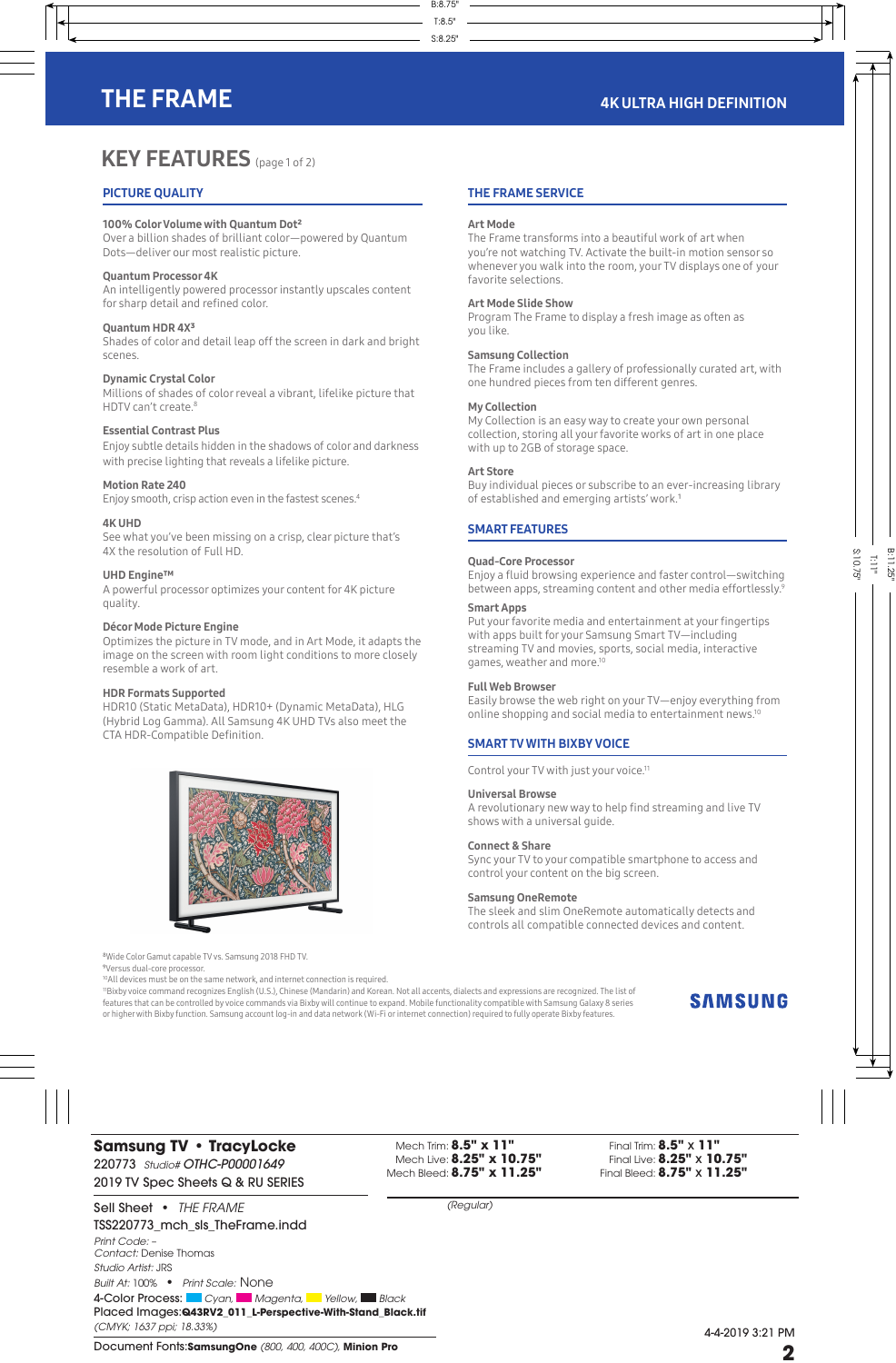# **KEY FEATURES** (page 2 of 2)

# SMART CONNECTIVITY

### Connect & Share

Sync your TV to your compatible smartphone to access and control your content on the big screen.

### Screen Mirroring

Mirror your phone or other compatible device's screen onto the TV's screen, instead of using your device's smaller screen to show content, media playback or other functions.

### Connectshare™ Movie

Plug your favorite entertainment and media into your TV—watch videos, play music or view photos through a USB connection.

## **Connections**

### One Invisible Connection™ & No Gap Wall Mount

Your TV hangs flush to the wall, while a single, slim cable connects everything.<sup>12</sup>

### HDMI®

Enjoy higher-quality audio and video with an HDMI connection that transmits both signals over a single cable. Compatible with next generation Ultra HD Blu-ray players and HDR content decoding. Includes 1 Audio Return Channel (ARC).

### Wi-Fi

Enjoy your favorite on-demand content seamlessly through your existing network with built-in Wi-Fi (802.11AC).

## Audio

### Dolby® Digital Plus

Enjoy the ultimate digital sound quality on all your favorite movies, TV shows and streaming content. Dolby Digital Plus optimizes your entertainment experience with enhanced sound richness and clarity.

### Included Accessories

Samsung OneRemote (TM-1950A) White

One Connect Box™

One Invisible Connection™ Cable 5m

No Gap Wall Mount (WMN-M15EB)

## Industry Certification Logos

### 4K Ultra HD Connected

All Samsung 2019 4K UHD and QLED televisions comply with the CTA 4K Ultra High-Definition Connected definition requirements. The trade organization known as the Consumer Technology Association (CTA™) is considered an industry authority on engineering standards for consumer electronics in the United States. Visit www.cta.tech for more information.

### Optional Accessories

### Customizable Frame

Elevate your space and make The Frame your own by enhancing it with a frame in black, white, beige or walnut.<sup>13</sup>

Studio Stand

15m Extended Optical Cable

5m In-Wall Rated Cable

<sup>12</sup>A small gap between the wall and TV may occur if wall is not 100% flat or is constructed off-angle to the floor or if installed incorrectly. 13Walnut finish is simulated design.

©2019 Samsung Electronics America, Inc. Samsung is a registered trademark of Samsung Electronics Co., Ltd. Samsung and Samsung SMART TV are both trademarks or registered trademarks of Samsung Electronics Co., Ltd. All other brand, product and service names and logos are marks and/or registered trademarks of their respective owners. Screen images are simulated. Some devices may require internet access. Apps may vary by product model. 4K UHD launch timing may vary by provider. Selection of 4K UHD content subject to individual content provider availability. Only select titles are available in 4K UHD.

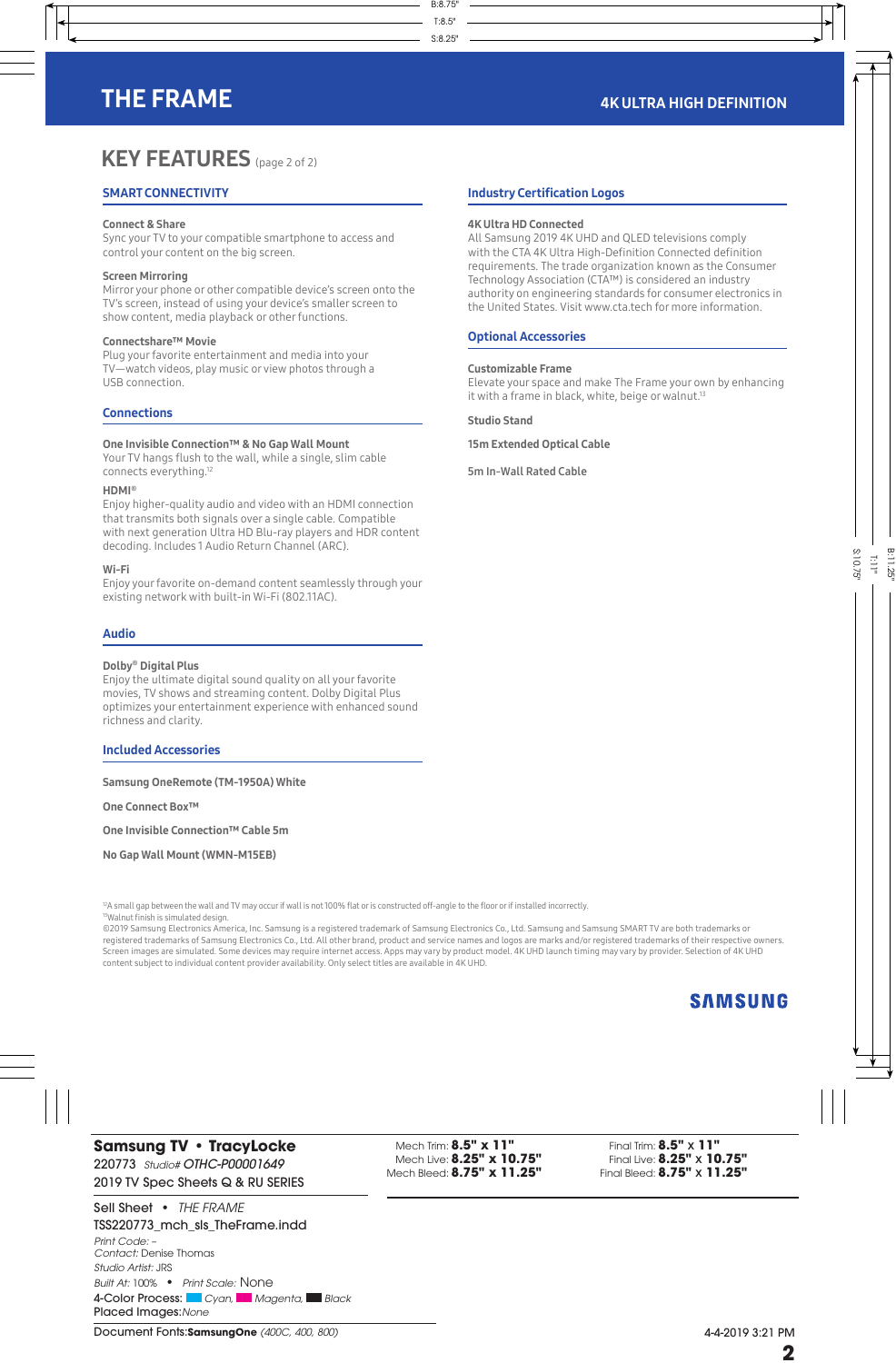# THE FRAME **And Internal Act of the Contract Contract Contract Contract Contract Contract Contract Contract Contract Contract Contract Contract Contract Contract Contract Contract Contract Contract Contract Contract Contrac**

# MODELS

MODEL: QN65LS03R ORDER CODE: QN65LS03RAFXZA

SCREEN SIZE CLASS: 65"

SCREEN DIAGONAL MEASUREMENT: 64.5"

UPC CODE: 887276319537

COUNTRY OF ORIGIN: Mexico

## DIMENSIONS (INCHES W x H x D):

- TV WITH STAND: 57.2 x 34.5 x 11.6
- **TV WITHOUT STAND: 57.2 x 32.7 x 1.7**
- SHIPPING:  $63 \times 37.9 \times 8.6$

### WEIGHT (LB):

- TV WITHOUT STAND: 56.7
- TV WITH STAND: 58.4
- SHIPPING: 88.6

VESA SUPPORT: Yes (400mm x 400mm)

### ACCESSORIES INCLUDED IN BOX:

- REMOTE MODEL: Samsung OneRemote (TM-1950A) White
- NO GAP WALL MOUNT: WMN-M15EB
- OPTIONAL STAND SUPPORT: Studio Stand
- ONE CONNECT BOX (WxHxD) (inch):  $15.4 \times 2.6 \times 5.1$
- OCB FIBER OPTICAL CABLE LENGTH: 5m (16.4 ft)

MODEL: QN55LS03R ORDER CODE: QN55LS03RAFXZA

SCREEN SIZE CLASS: 55"

SCREEN DIAGONAL MEASUREMENT: 54.6"

UPC CODE: 887276319520

COUNTRY OF ORIGIN: Mexico

### DIMENSIONS (INCHES W x H x D):

- TV WITH STAND: 48.6 x 29.6 x 7.9
- TV WITHOUT STAND:  $48.6 \times 279 \times 1.7$
- **SHIPPING:** 54 x 33.4 x 9.3

### WEIGHT (LB):

- TV WITHOUT STAND: 41
- TV WITH STAND: 42.1
- **SHIPPING: 68.3**

VESA SUPPORT: Yes (400mm x 400mm)

### ACCESSORIES INCLUDED IN BOX:

- REMOTE MODEL: Samsung OneRemote (TM-1950A) White
- NO GAP WALL MOUNT: WMN-M15EB
- OPTIONAL STAND SUPPORT: Studio Stand
- ONE CONNECT BOX (WxHxD) (inch):  $15.4 \times 2.6 \times 5.1$
- OCB FIBER OPTICAL CABLE LENGTH: 5m (16.4 ft)